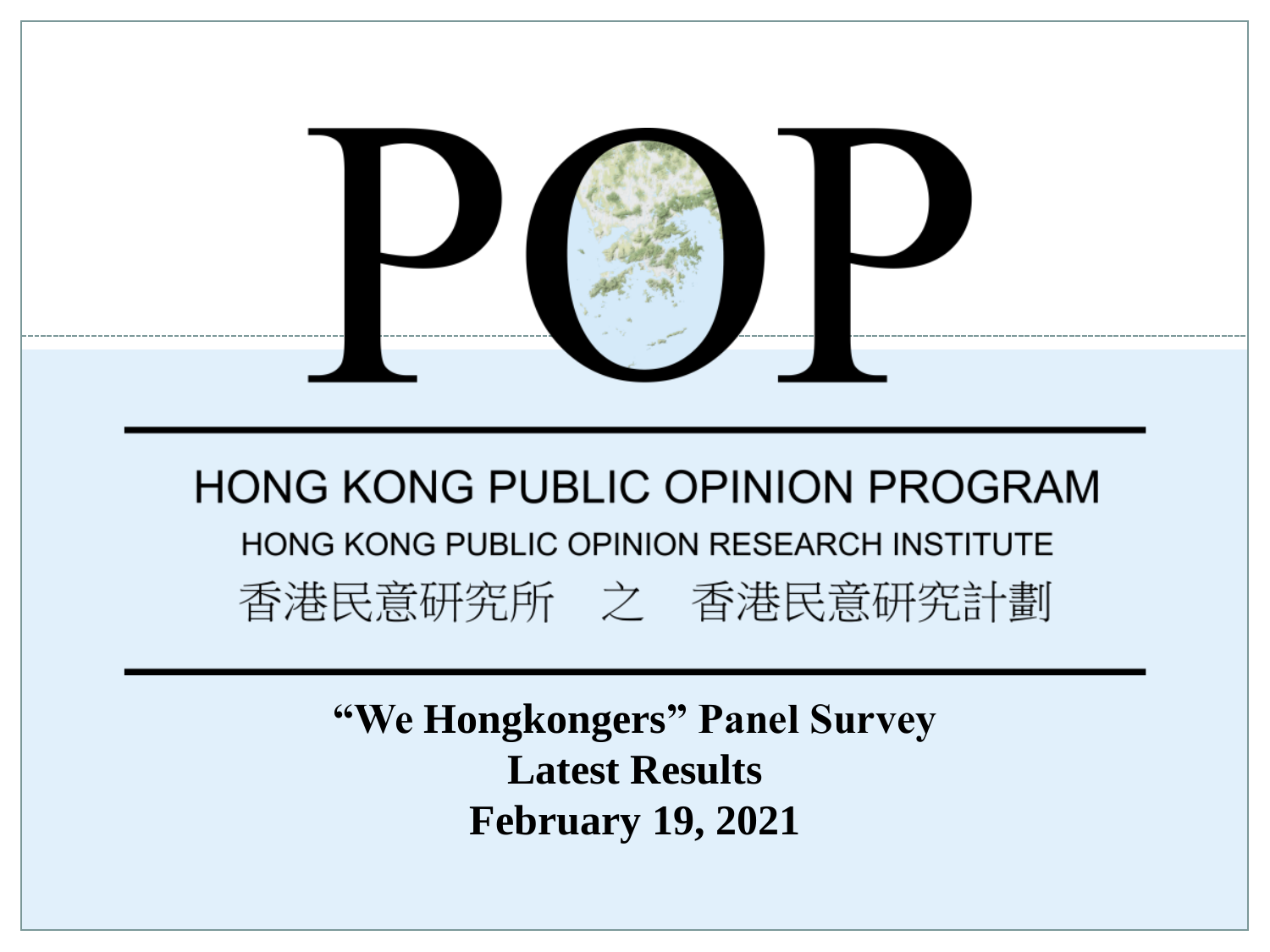# **Contact Information - "We Hongkongers" Panel Survey**

2

|                   | <b>HKPOP Panel</b>                                                                                                                                                                                                                                                                                                                                                                                                                                                      |  |  |  |  |
|-------------------|-------------------------------------------------------------------------------------------------------------------------------------------------------------------------------------------------------------------------------------------------------------------------------------------------------------------------------------------------------------------------------------------------------------------------------------------------------------------------|--|--|--|--|
| Date of survey    | February 8, 3pm – February 16, 3pm                                                                                                                                                                                                                                                                                                                                                                                                                                      |  |  |  |  |
| Survey method     | Online survey                                                                                                                                                                                                                                                                                                                                                                                                                                                           |  |  |  |  |
| Target population | Hong Kong residents aged $12+$                                                                                                                                                                                                                                                                                                                                                                                                                                          |  |  |  |  |
| Total sample size | 4,753                                                                                                                                                                                                                                                                                                                                                                                                                                                                   |  |  |  |  |
| Response rate     | 4.9%                                                                                                                                                                                                                                                                                                                                                                                                                                                                    |  |  |  |  |
| Sampling error    | Sampling error of percentages at $+/-1\%$ at 95% confidence level                                                                                                                                                                                                                                                                                                                                                                                                       |  |  |  |  |
| Weighting method  | The figures are rim-weighted according to 1) gender-age distribution,<br>educational attainment (highest level attended) distribution, economic<br>activity status distribution of Hong Kong population and by District<br>Councils population figures from Census and Statistics Department; 2)<br>Voting results of District Councils Election from Registration and Electoral<br>Office; 3) rating distribution of Chief Executive from regular tracking<br>surveys. |  |  |  |  |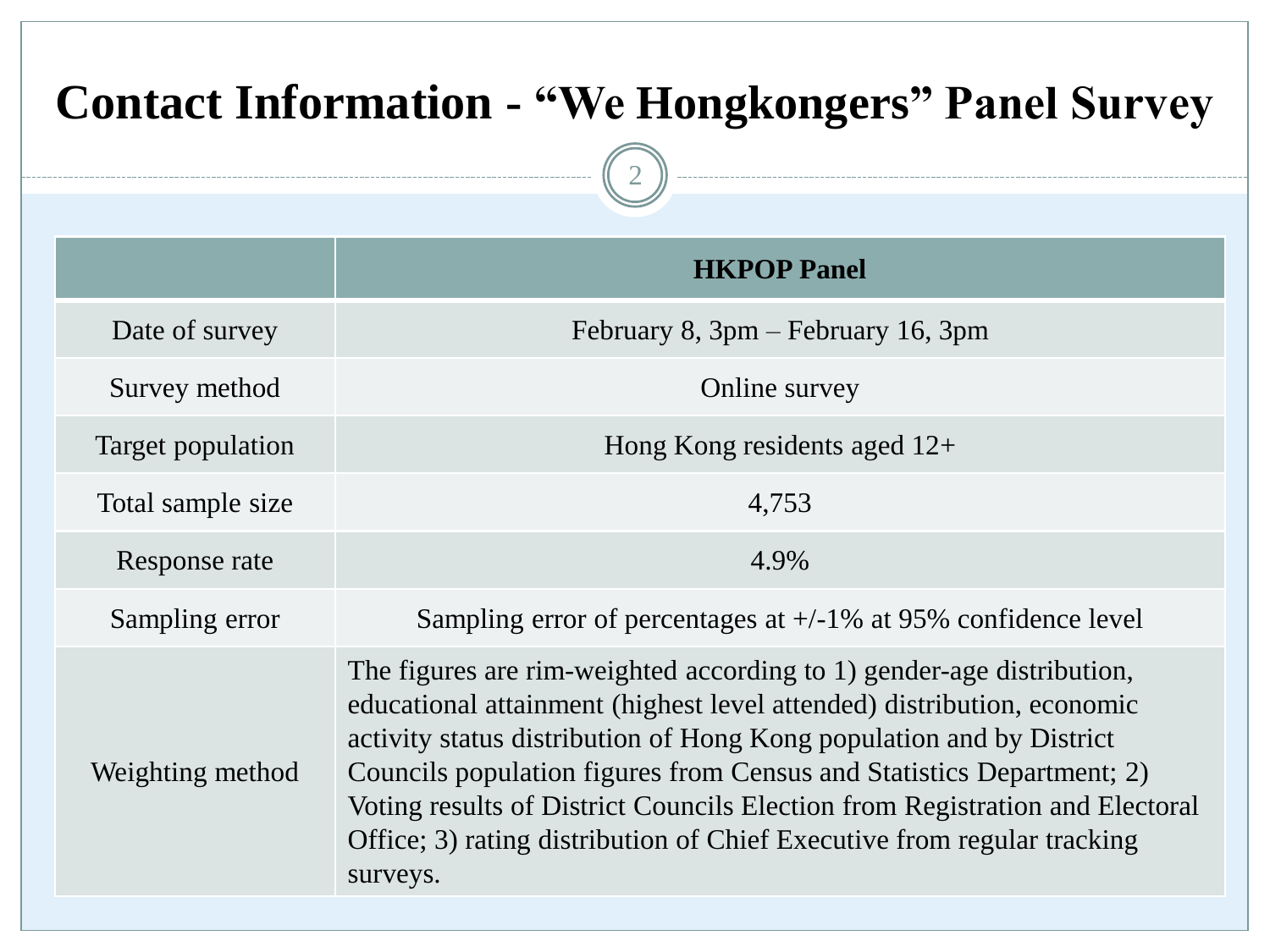3

- **Latest survey period: 8-16/2/2021**
- **Question: Q1 The government has decided to maintain the current minimum wage rate, i.e. \$37.5 per hour, for two years. How much do you support or oppose this decision?**

|                          | Combined $\land$ (n=4,544) |  |  |  |
|--------------------------|----------------------------|--|--|--|
| Very much support        | 14%                        |  |  |  |
| Somewhat support         | 28%<br>14%                 |  |  |  |
| Half-half                | 25%                        |  |  |  |
| Somewhat oppose          | 20%                        |  |  |  |
| Very much oppose         | 42%<br>23%                 |  |  |  |
| Don't know / hard to say | 4%                         |  |  |  |
| Meant                    | 2.8                        |  |  |  |

^ The aggregated figures come from adjusting the by-group weighted figures using ratio of "pan-democratic" vs "non-pan-democratic" collected in regular tracking survey.

† The mean value is calculated by quantifying all individual responses into 1, 2, 3, 4, 5 marks according to their degree of positive level, where 1 is the lowest and 5 the highest, and then calculate the sample mean.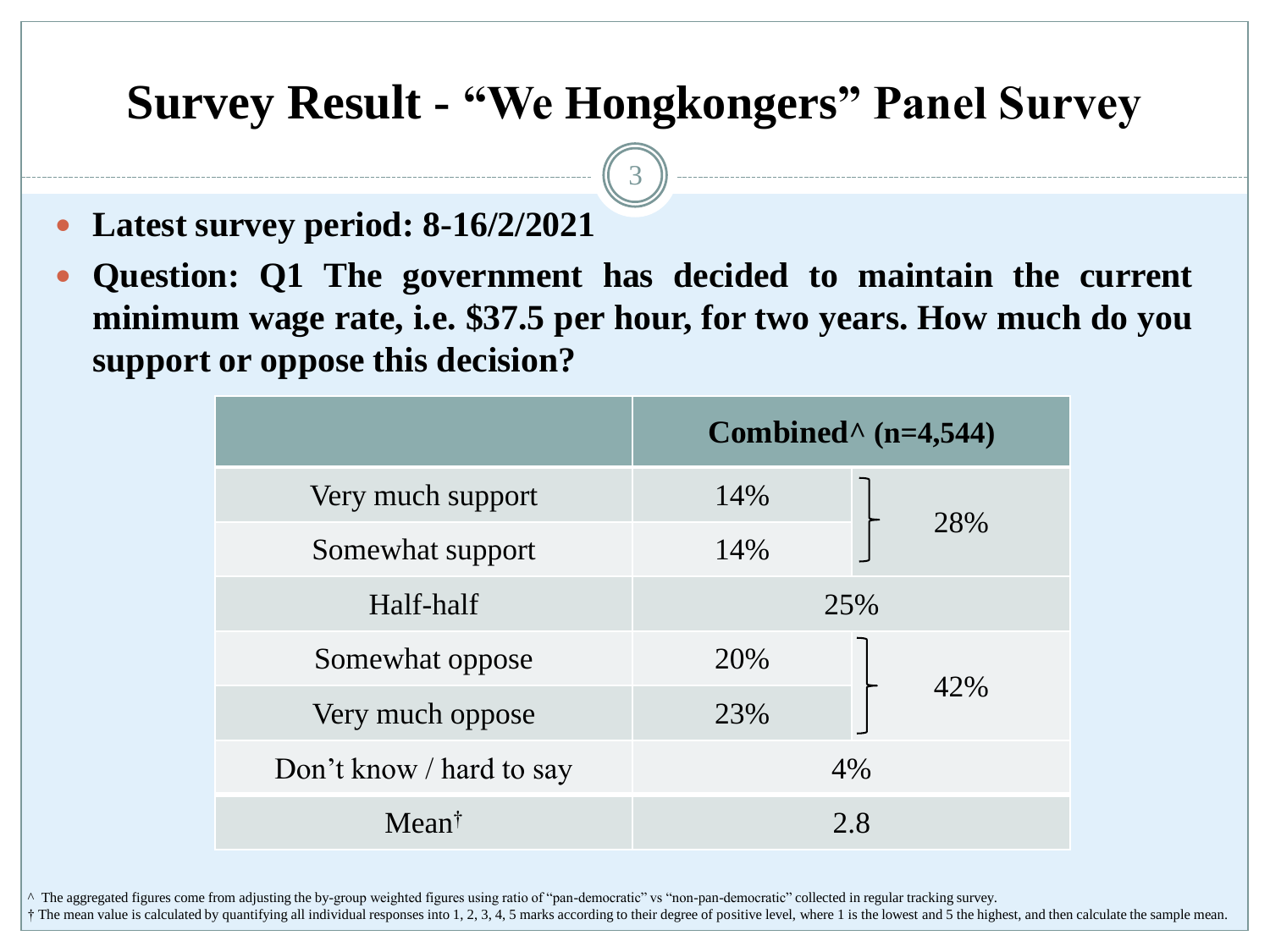4

- **Latest survey period: 8-16/2/2021**
- **Question: Q1 The government has decided to maintain the current minimum wage rate, i.e. \$37.5 per hour, for two years. How much do you support or oppose this decision?**



■ Very much support **□** Somewhat support Half-half **□** Somewhat oppose ■ Very much oppose Don't know / hard to say

**Base = 4,544**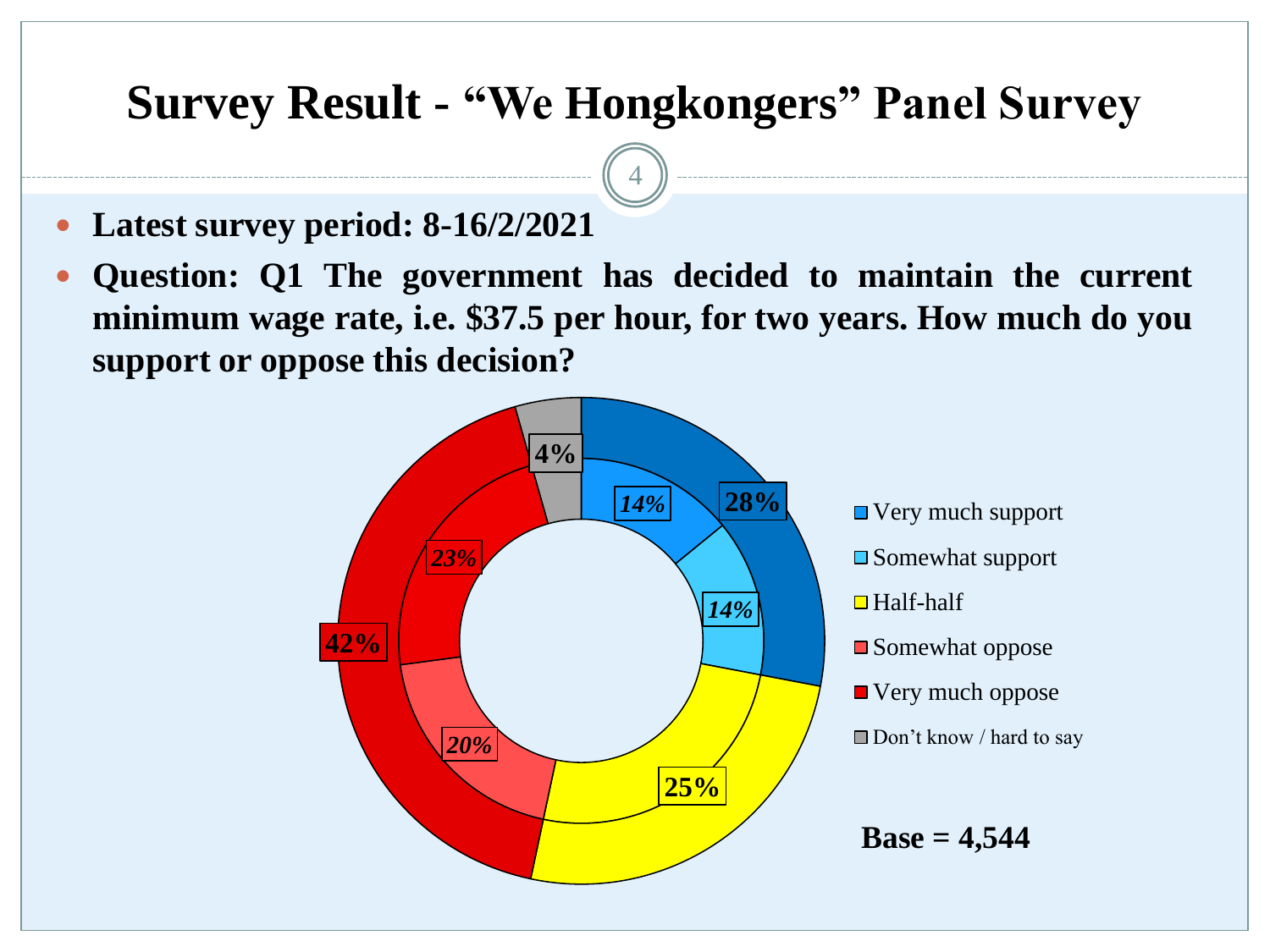5

- **Latest survey period: 8-16/2/2021**
- **Question**:**Q2 What do you think the hourly rate for the minimum wage should be set at?**

|                                           | Combined <sup><math>\land</math></sup> (n=4,544) |  |  |  |
|-------------------------------------------|--------------------------------------------------|--|--|--|
| Less than \$37.5 (i.e. adjusted downward) | 3%                                               |  |  |  |
| \$37.5 (i.e. maintain the current level)  | 28%                                              |  |  |  |
| \$40                                      | 22%                                              |  |  |  |
| \$42.5                                    | 3%                                               |  |  |  |
| \$45                                      | 12%                                              |  |  |  |
| \$47.5                                    | 1%<br>57%                                        |  |  |  |
| \$50                                      | 11%                                              |  |  |  |
| \$52.5                                    | 1%                                               |  |  |  |
| \$55                                      | 1%                                               |  |  |  |
| More than \$55                            | 6%                                               |  |  |  |
| Don't know / hard to say                  | 12%                                              |  |  |  |

^ The aggregated figures come from adjusting the by-group weighted figures using ratio of "pan-democratic" vs "non-pan-democratic" collected in regular tracking survey.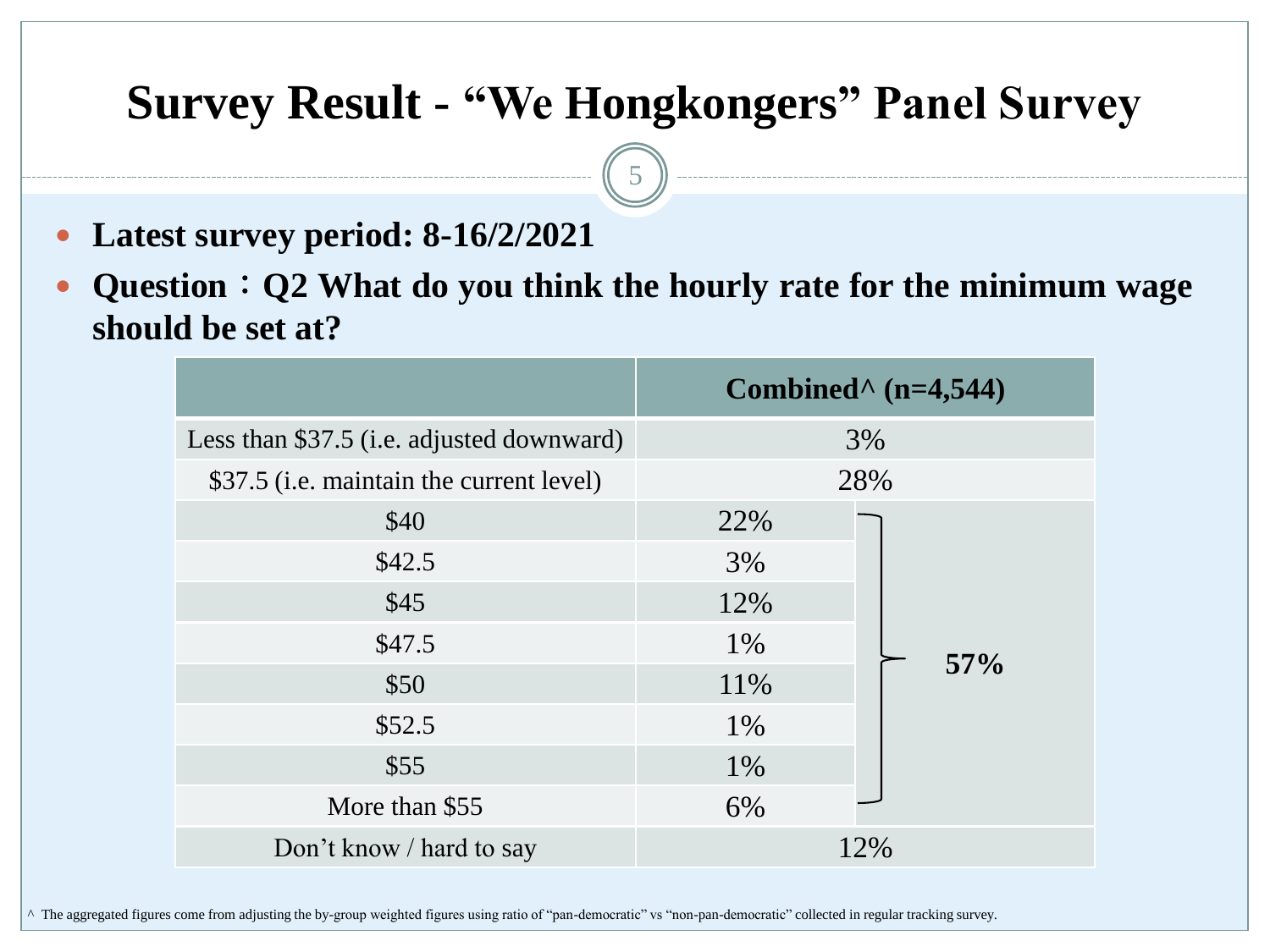6

- **Latest survey period: 8-16/2/2021**
- **Question**:**Q2 What do you think the hourly rate for the minimum wage should be set at?**